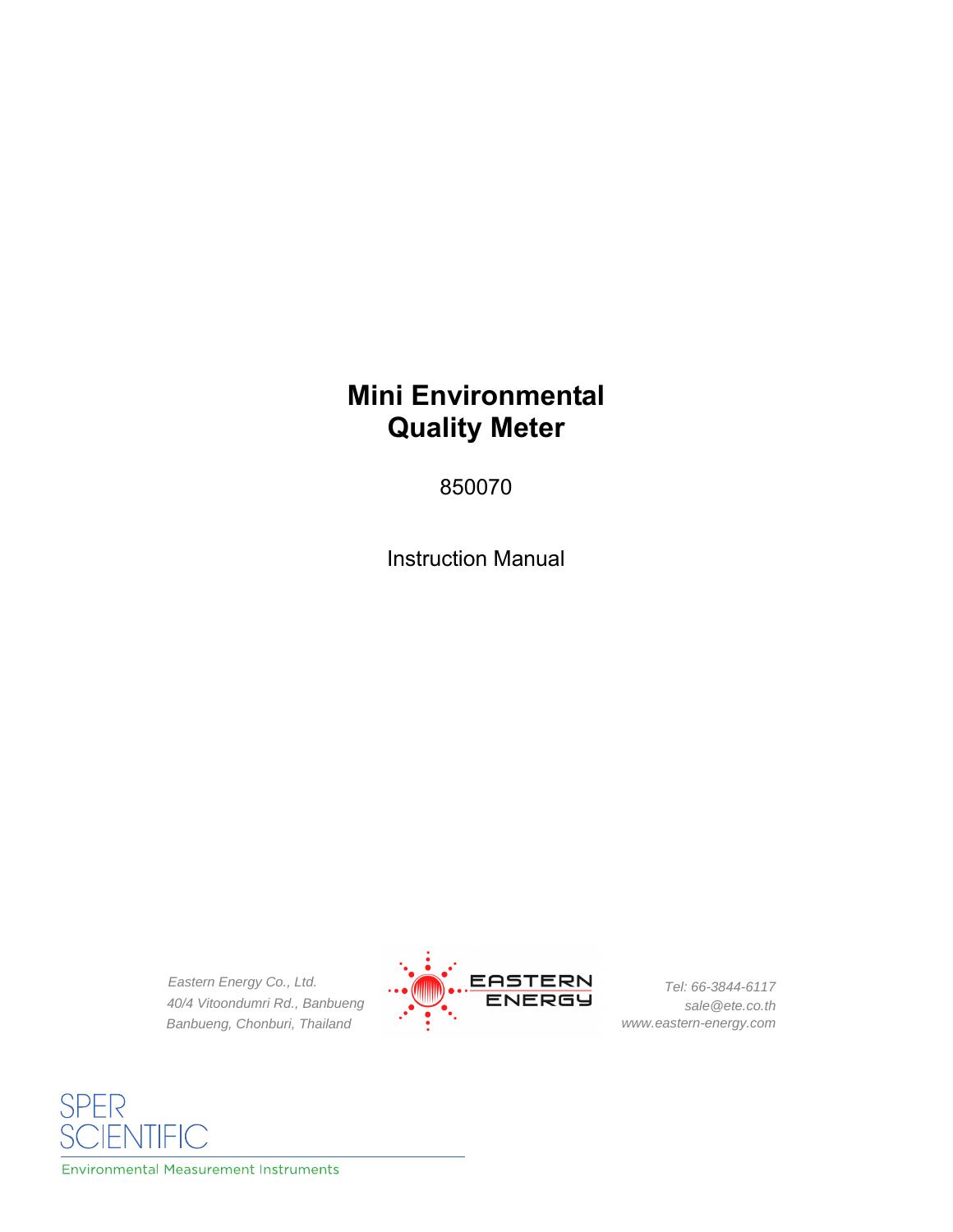# **TABLE OF CONTENTS**

| L                                    |
|--------------------------------------|
| Н.                                   |
| OPERATING INSTRUCTIONS  4<br>Ш       |
| <b>MEASUREMENT PROCEDURES 4</b><br>A |
| 1. Air Velocity Measurement 4        |
| 2. Thermocouple Measurement 4        |
| 3. RH & Temperature Measurement. 5   |
| 4. Light Measurement  5              |
| B. ADDITIONAL FUNCTIONS 5            |
|                                      |
|                                      |
| 3. Automatic Shut Off 6              |
|                                      |
|                                      |
|                                      |
| V                                    |
|                                      |

## **I. INTRODUCTION**

For environmental testing anywhere. Combines a light meter, humidity meter, thermometer & anemometer into a single compact unit. Features touch-tone buttons, max-min & hold functions. Comes ready to use with wrist strap, instructions, 9V battery, & soft carrying case.



*Eastern Energy Co., Ltd. 40/4 Vitoondumri Rd., Banbueng Banbueng, Chonburi, Thailand*

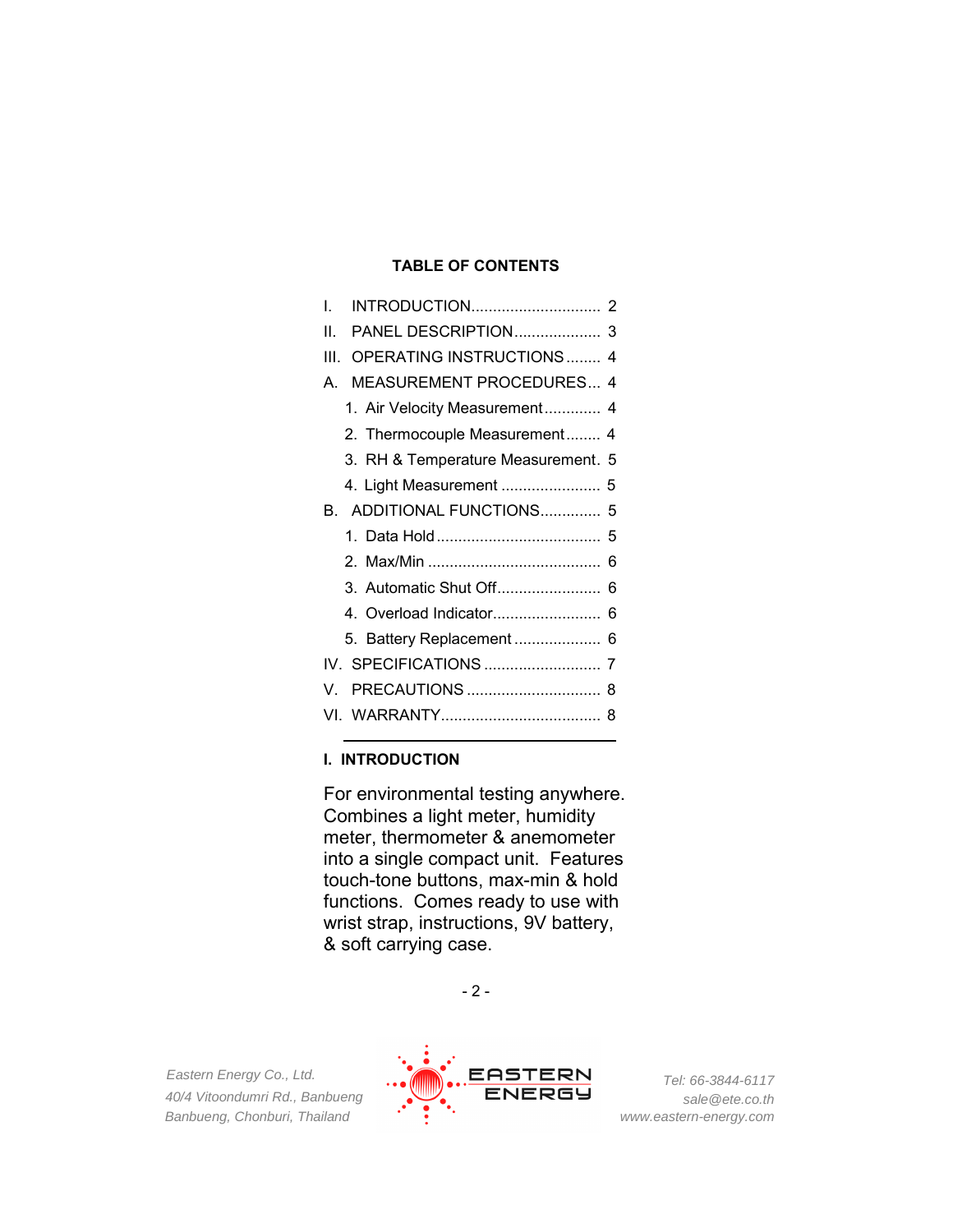

### **II PANEL DESCRIPTION**

- 1. POWER button
- 2. HOLD button
- 3. MAX/MIN button
- 4. UNIT/ZERO button
- 5. °C/°F, LUX/FT-CD button
- 6. FUNCTION button
- 7. Air Flow Sensor
- 8. Thermocouple Input Socket
- 9. RH Sensor
- 10. Light Sensor
- 11. LCD Display
- 12. Wrist Strap

- 3 -

*Eastern Energy Co., Ltd. 40/4 Vitoondumri Rd., Banbueng Banbueng, Chonburi, Thailand*

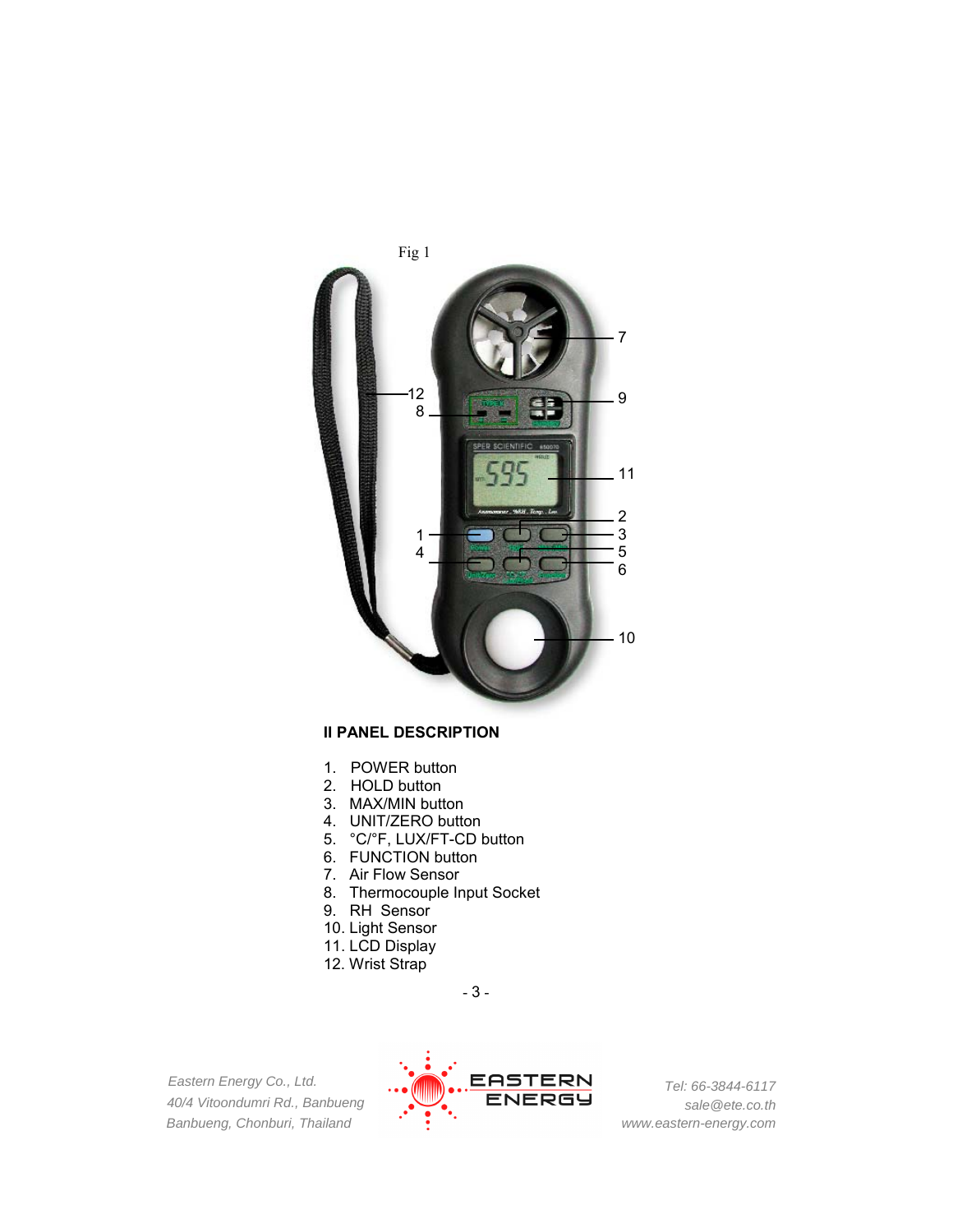#### **III. OPERATING INSTRUCTIONS.**

### **A. MEASUREMENT PROCEDURES**

Turn on the instrument by pressing the **POWER** button (fig 1-1). See page 3 for button locations. The full display appears, then counts down to 00000. The meter defaults to the last used unit of measure.

- **1. Air Velocity Measurement**
- Press the **FUNCTION** button (fig 1-6) to select the Anemometer function.
- Press the **UNIT/ZERO** button (fig 1-4) to select the unit of measure: (knot, Km/ h, m/S, FPM, mph).
- Press the **°C/°F** button (fig 1-5) to select Centigrade or Fahrenheit.
- Aim the **AIR FLOW SENSOR** (fig 1-7) toward the source to be measured.
- Air velocity, temperature and the unit of measure are displayed on the LCD.
- **2. Thermocouple Measurement**
- Plug a Type K thermocouple probe (not included) in the **THERMOCOUPLE INPUT SOCKET**, making sure that the that the polarity is correct.
- Press the **FUNCTION** button (fig 1-6) to select the Thermocouple function
- Press the **°C/°F** button (fig 1-5) to select Centigrade or Fahrenheit.
- Make contact between the probe and the object to be measured.
- The temperature and the unit of measure are displayed on the LCD.
- Temperature differences between the probe and the meter can cause inaccurate results. If applicable, allow a few minutes for the probe and meter to adjust to the ambient temperature.



*Eastern Energy Co., Ltd. 40/4 Vitoondumri Rd., Banbueng Banbueng, Chonburi, Thailand*

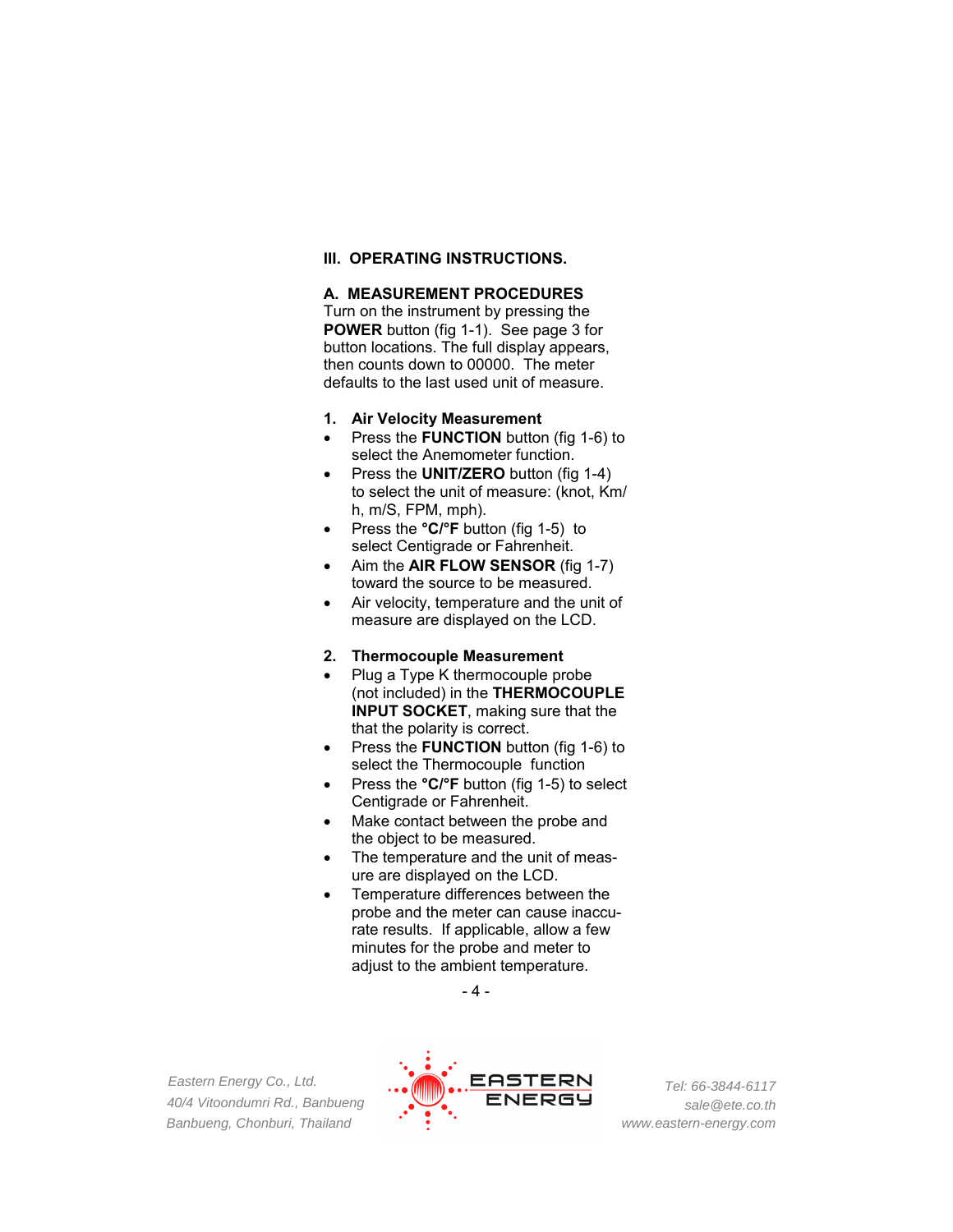- **3. RH Measurement & Temperature**
- Press the **FUNCTION** button (fig 1-6) to select the RH function.
- Press the **°C/°F** button (fig 1-5) to select Centigrade or Fahrenheit.
- The RH results and ambient temperature are displayed on the LCD.
- When environmental changes occur, such as moving the meter to a new location, allow a few minutes for the meter to stabilize.
- **4. Light Measurement**
- Press the **FUNCTION** button (fig 1-6) to select the Light function. The reading appears inverted on the LCD.
- Press the **LUX/FT-CD** button (fig 1-5) to select the unit of measure
- Point the **LIGHT SENSOR** (fig 1-10), toward the light source to be measured.
- The results are shown on the LCD.
- The overload indicator ("- - ") is displayed if the range is exceeded.
- The zero-point may drift because of climate changes or when the battery becomes weak. To reset the zeropoint, block out any light source by covering the **LIGHT SENSOR**, then press the **UNIT/ZERO** button (fig 1-4) .

#### **B. ADDITIONAL FUNCTIONS**

**1. Data Hold:** During the measuring procedure, press the **HOLD** button (fig 1-2) to freeze the measured value. The LCD will also display the word: "HOLD." To exit, press the **HOLD** button again.



*Eastern Energy Co., Ltd. 40/4 Vitoondumri Rd., Banbueng Banbueng, Chonburi, Thailand*

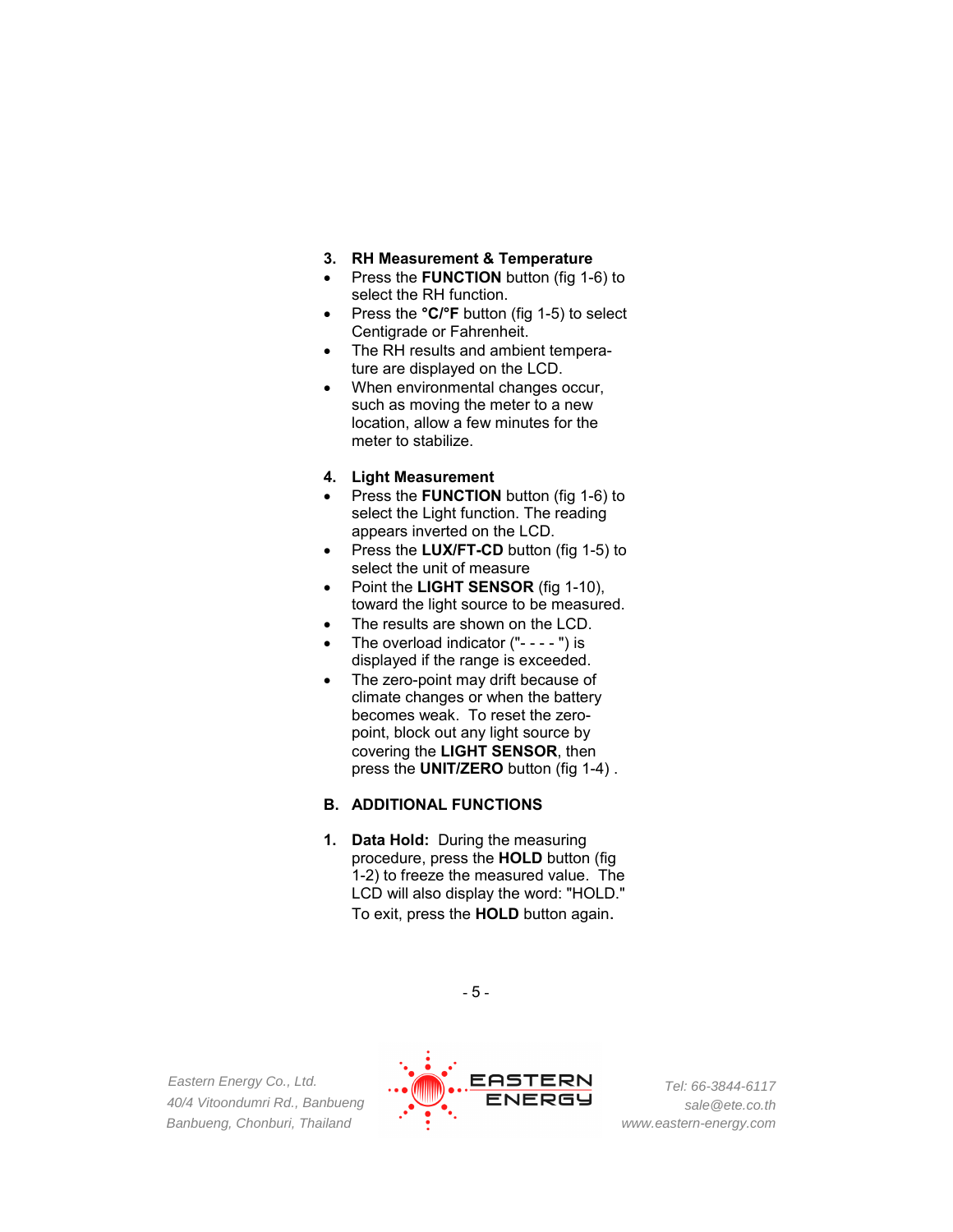- **2. Maximum / Minimum (Record)**
- Press the **MAX/MIN** button (fig 1-3) once. "REC" appears on the LCD to indicate that the meter is in the Record mode.
- Press the **MAX/MIN** button again. "REC", "MAX" and the maximum measurement appear on the LCD
- Press the **MAX/MIN** button again. "REC," "MIN" and the minimum measurement appear on the LCD.
- To delete the recorded maximum and minimum values, press the **HOLD**  button (fig 1-2) once. When released, the LCD displays only "REC".
- To exit this function, press and hold the **MAX/MIN** button for at least 2 seconds, until the display reverts to the current reading.

#### **3. Automatic Shut-Off**

The instrument has an automatic shut off function in order to prolong battery life. After approximately 10 minutes without activity (no buttons pushed), the meter will automatically shut off. To disable this feature, press the **MAX/MIN** button.(fig 1-3). "REC" will appear on the LCD.

#### **4. Overload Indicator**

When the measurement is out of range, "- - - -" appears on the display.

#### **5. Battery Replacement**



Replace the battery when the low battery icon is displayed in the left corner of LCD. In-spec measurements may be made for several hours after the low battery icon appears.



*Eastern Energy Co., Ltd. 40/4 Vitoondumri Rd., Banbueng Banbueng, Chonburi, Thailand*